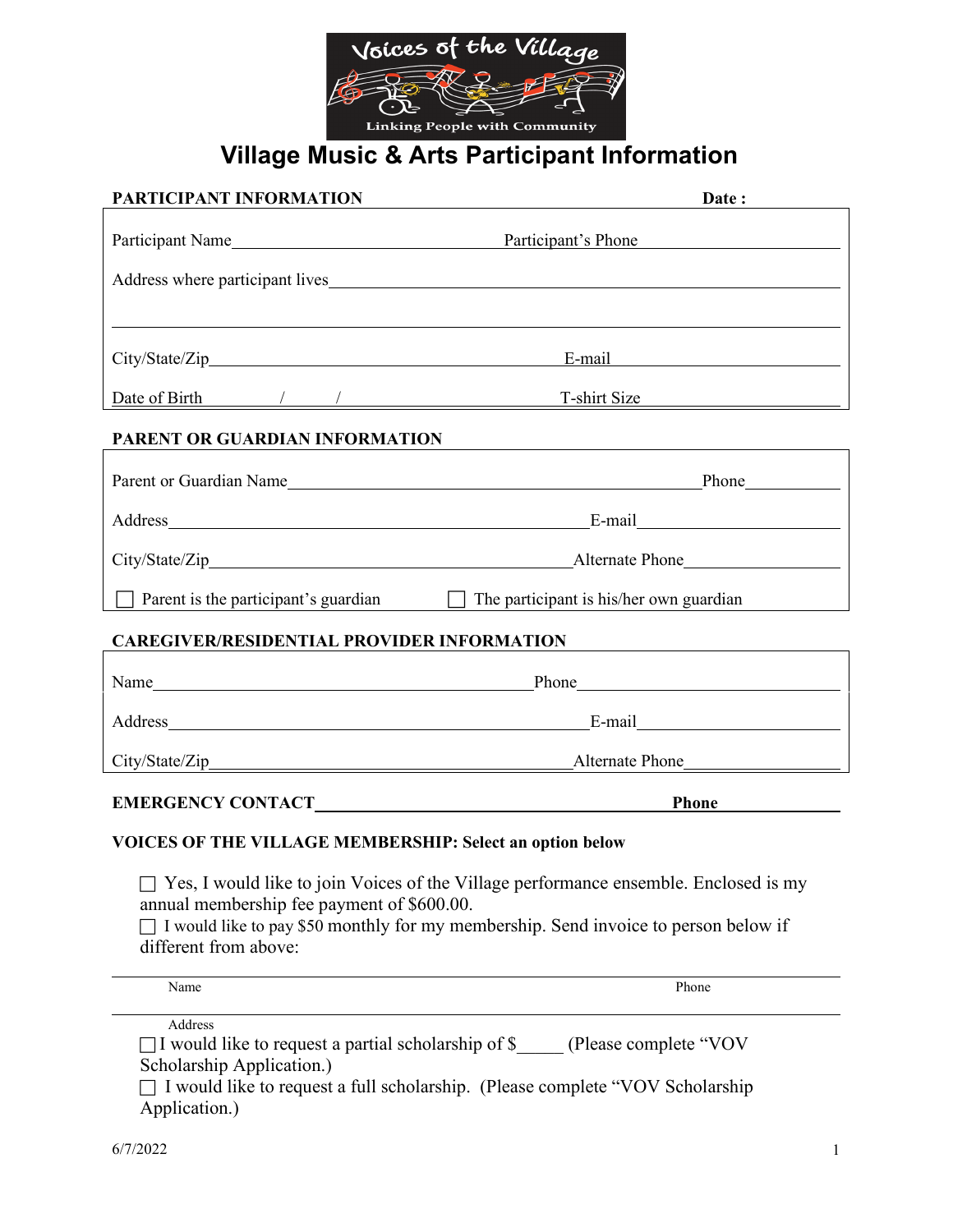

### **PARTICIPATION REQUIRMENTS:**

VOV practices weekly and performs 1-3 times per month. Membership fee is \$600 per year and includes participation in the weekly VOV gigs and practices, Friday Music, and monthly Evening with the Arts dances. (Monthly payments of \$50 accepted.) Participants are responsible for their own transportation.

**Voices of the Village Schedule:** Please check the VCS website regularly for information on Voices of the Village Gigs and holiday schedules.

**Participant Supervision:** Village Community Services is not responsible for the supervision of Village Community Music & Arts (VM&A) participants. People who have not demonstrated that they are safe and independent at VM & A events may not attend without appropriate caregiver support. Friday Music is an all-ages event. Children under the age 16 may attend with written guardian permission and adult supervision. Youth aged  $16 +$  may attend with written guardian permission. Evening with the Arts dances are restricted to age 18 and older.

**Hold Harmless Agreement:** The Participant and his or her Guardian voluntarily assume all risk pertaining to attending a Village Community Services activity, whether occurring before, during or after the activity. The Participant and his or her guardian agrees that Village Community Services and all individuals affiliated with such organization are not liable for injuries, expenses, claims or liabilities resulting from participation.

I am the participant's guardian and agree to the supervision and hold harmless agreements as stated above.

Guardian Signature (Participant's signature if own guardian.)

\_\_\_\_\_\_\_\_\_\_\_\_\_\_\_\_\_\_\_\_\_\_\_\_\_\_\_\_\_\_\_\_\_\_\_\_\_ Date\_\_\_\_\_\_\_

\_\_\_I am the participant's residential provider or primary caregiver and have read and understand the supervision terms and hold harmless agreement as stated above (guardian signature is required above).

\_\_\_\_\_\_\_\_\_\_\_\_\_\_\_\_\_\_\_\_\_\_\_\_\_\_\_\_\_\_\_\_\_\_\_\_\_ Date\_\_\_\_\_\_\_ Authorized Residential Provider/Caregiver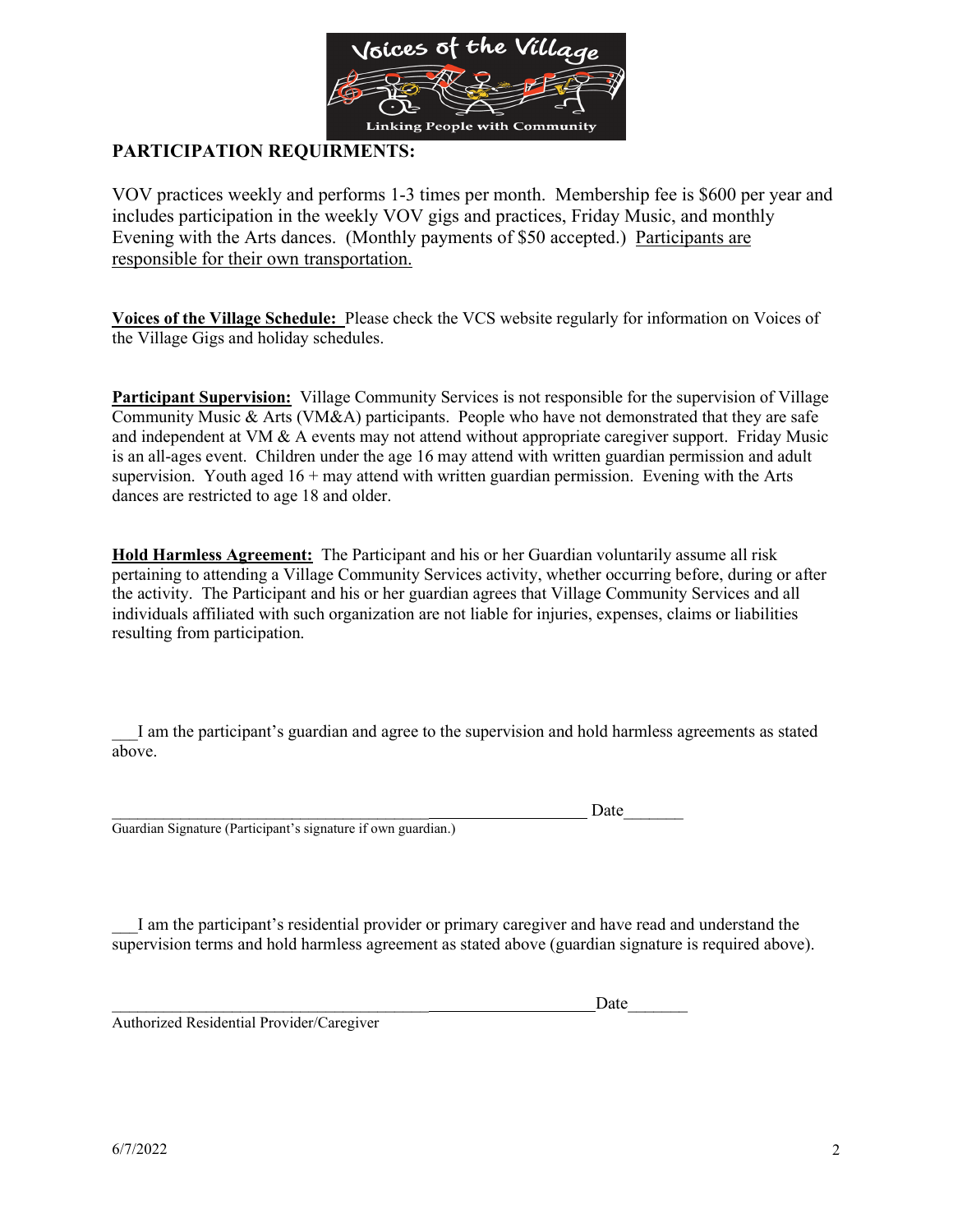

### **VILLAGE COMMUNITY SERVICES Community Relations Release Form**

#### **Participant's Name:**

#### **Community Relations Release**

| legal guardian<br>participate in the following activities and for Village Community Services to utilize the information marked<br>below for community relations and fundraising purposes. |                               |     | participant's name | to |  |
|-------------------------------------------------------------------------------------------------------------------------------------------------------------------------------------------|-------------------------------|-----|--------------------|----|--|
|                                                                                                                                                                                           |                               |     |                    |    |  |
| Participant's Name                                                                                                                                                                        | Yes $\square$                 | No  |                    |    |  |
| Photos/video/audio                                                                                                                                                                        | Yes $\Box$                    | No  | $\mathsf{L}$       |    |  |
| Participant's art, poetry, prose                                                                                                                                                          | Yes $\Box$                    | No  |                    |    |  |
| Description of interests, activities,<br>achievements, etc.                                                                                                                               | Yes $\Box$                    | No  |                    |    |  |
| Participant's success story                                                                                                                                                               | Yes $\square$                 | No  | $\Box$             |    |  |
| Quotes (verbatim or paraphrased)                                                                                                                                                          | Yes $\Box$                    | No  | $\mathsf{L}$       |    |  |
| May participate in interviews with media                                                                                                                                                  | Yes $\Box$                    | No  |                    |    |  |
| May represent VCS at community<br>relations activities/events                                                                                                                             | Yes $\Box$                    | No  |                    |    |  |
| May announce/publish Birthday                                                                                                                                                             | Yes $\Box$                    | No  |                    |    |  |
| Birthday_________                                                                                                                                                                         |                               |     |                    |    |  |
|                                                                                                                                                                                           | Month                         | Day | Year               |    |  |
| <b>Comments Comments</b>                                                                                                                                                                  |                               |     |                    |    |  |
|                                                                                                                                                                                           |                               |     |                    |    |  |
|                                                                                                                                                                                           |                               |     |                    |    |  |
|                                                                                                                                                                                           | Date                          |     |                    |    |  |
| Guardian Signature _____________________                                                                                                                                                  | Date $\overline{\phantom{a}}$ |     |                    |    |  |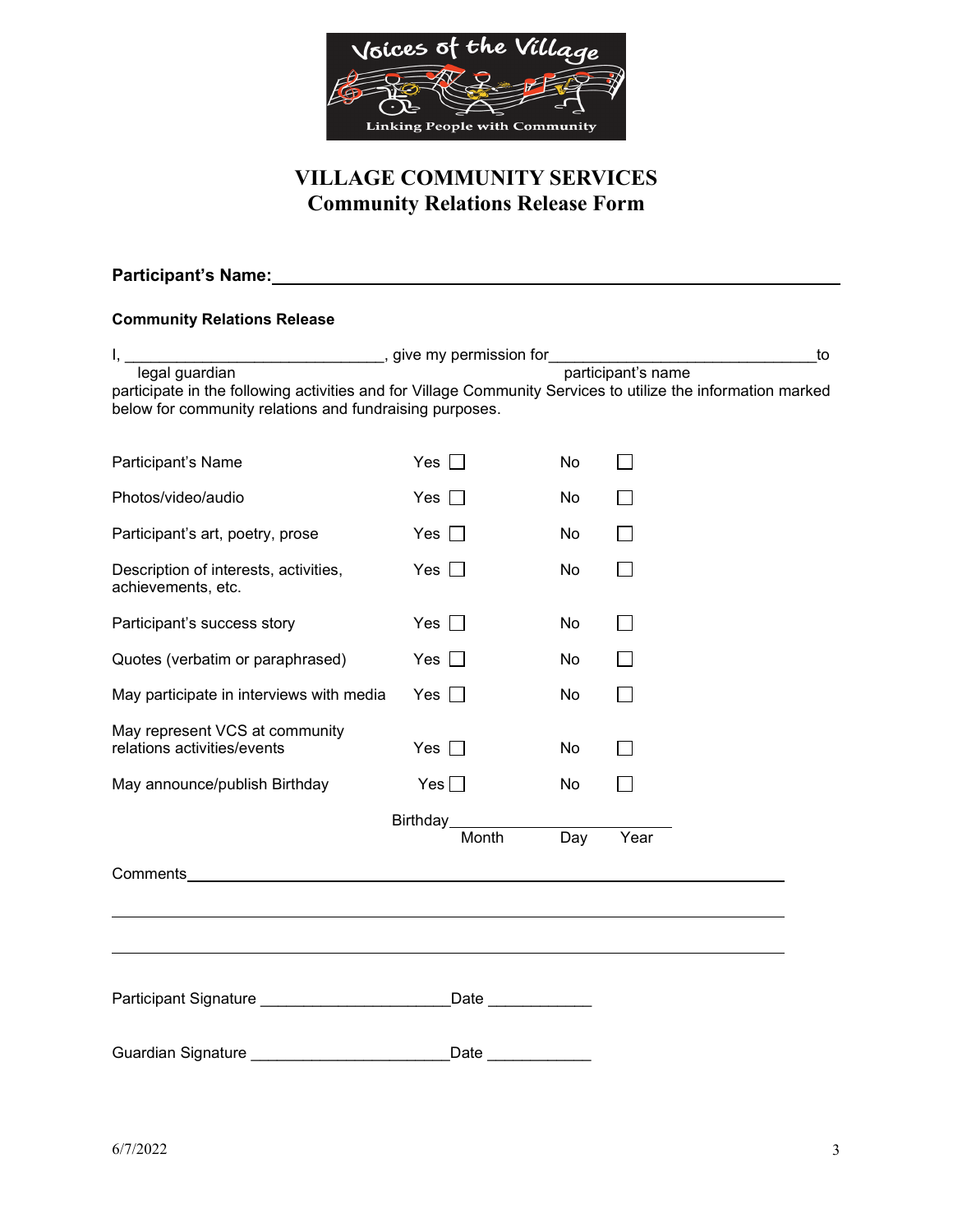

# Village Community Services VOV Scholarship Form

| <b>For Office Use Only:</b> |                                        |  |  |
|-----------------------------|----------------------------------------|--|--|
| Π.<br>Date:                 | $\Box$ Approved<br>Denied<br>Initials: |  |  |
|                             | Copy to Acctg Dept<br>Copy to Staff    |  |  |

**Mary Jo Ager and Jimmy & Sean Scholarship Application**

# ELIGIBILITY: • Based upon financial need • Subject to availability of funds and VCS Parent Fund Administrator approval Name: \_\_\_\_\_\_\_\_\_\_\_\_\_\_\_\_\_\_\_\_\_\_\_\_\_\_\_\_\_\_\_\_\_\_\_\_\_\_\_\_\_\_\_\_\_\_\_\_\_\_\_\_\_\_\_\_\_\_\_\_\_\_\_\_\_\_ Address: City, State, Zip: \_\_\_\_\_\_\_\_\_\_\_\_\_\_\_\_\_\_\_\_\_\_\_\_\_\_\_\_\_\_\_\_\_\_\_\_\_\_\_\_\_\_\_\_\_\_\_\_\_\_\_\_\_\_\_\_\_\_ Phone Number: \_\_\_\_\_\_\_\_\_\_\_\_\_\_\_\_\_\_\_\_\_\_\_\_\_\_\_\_\_\_\_\_\_\_\_\_\_\_\_\_\_\_\_ Participant Need: \_\_\_\_\_\_\_\_\_\_\_\_\_\_\_\_\_\_\_\_\_\_\_\_\_\_\_\_\_\_\_\_\_\_\_\_\_\_\_ Date Needed: \_\_\_\_\_\_\_\_\_\_\_\_\_\_\_\_\_\_\_\_\_\_\_\_\_\_\_\_\_\_\_\_\_\_\_\_\_\_\_\_\_ Total Cost:  $$600$  per year Amount of Scholarship Request: \_\_\_\_\_\_\_\_\_\_\_\_\_\_\_\_\_\_\_\_\_\_\_ (Please pay a portion of fee if you can.) Evidence that need a VOV scholarship:  $\mathcal{L}_\text{G}$  , and the contribution of the contribution of the contribution of the contribution of the contribution of the contribution of the contribution of the contribution of the contribution of the contribution of t  $\mathcal{L}_\text{G}$  , and the contribution of the contribution of the contribution of the contribution of the contribution of the contribution of the contribution of the contribution of the contribution of the contribution of t  $\mathcal{L}_\text{G}$  , and the contribution of the contribution of the contribution of the contribution of the contribution of the contribution of the contribution of the contribution of the contribution of the contribution of t

 $\mathcal{L}_\text{G}$  , and the contribution of the contribution of the contribution of the contribution of the contribution of the contribution of the contribution of the contribution of the contribution of the contribution of t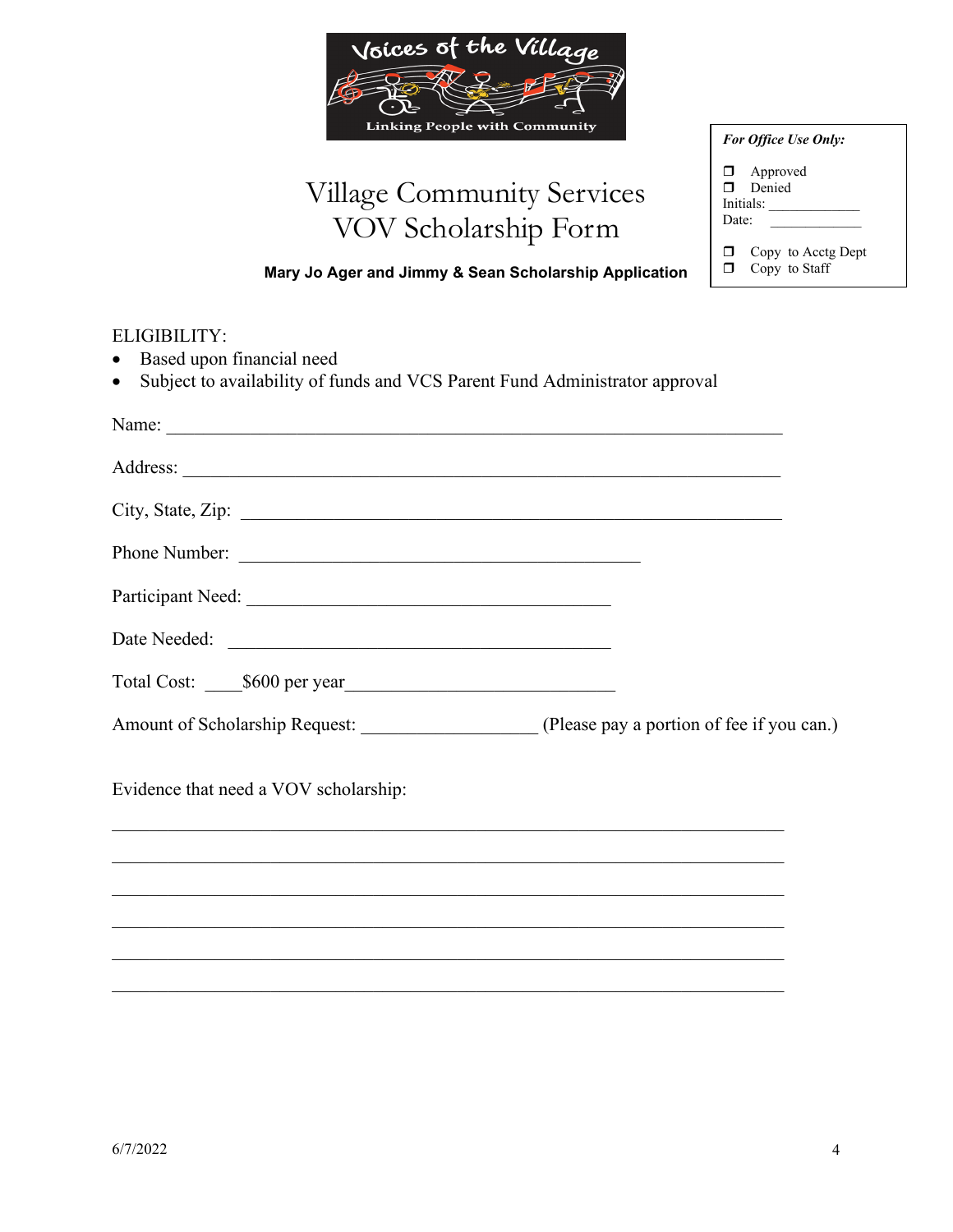

### Village Community Services

### **VOICES OF THE VILLAGE MONTHLY STATEMENT PROCEDURE**

- 1. Voices of the Village members will receive a monthly statement of their account. This statement will be mailed by the  $10<sup>th</sup>$  of the month.
- 2. It may take up to 10 business days for payments to be posted to the customer account. If you would like to know if your payment has been received, please contact Larry Backstrom at 360-653-7752 ext. 16.
- 3. Statements serve as a reminder for members that have not paid their monthly membership payments in advance.
- 4. VCS Parent Fund scholarships are available for members that cannot afford to pay the full monthly membership dues. They may be requested through Michelle Dietz. Scholarships are based on significant financial need, and the member is required to pay a portion of the monthly fee at a level they can afford.
- 5. To terminate your membership with Voices of the Village, please contact Michelle Dietz at 360-653- 7752 ext. 14.

### **Thank you for your membership and participation in Voices of the Village!**

Michelle Dietz Booking and Membership 360-502-1638

Michelle Dietz Village Community Services Executive Director 360-653-7752 ext. 14